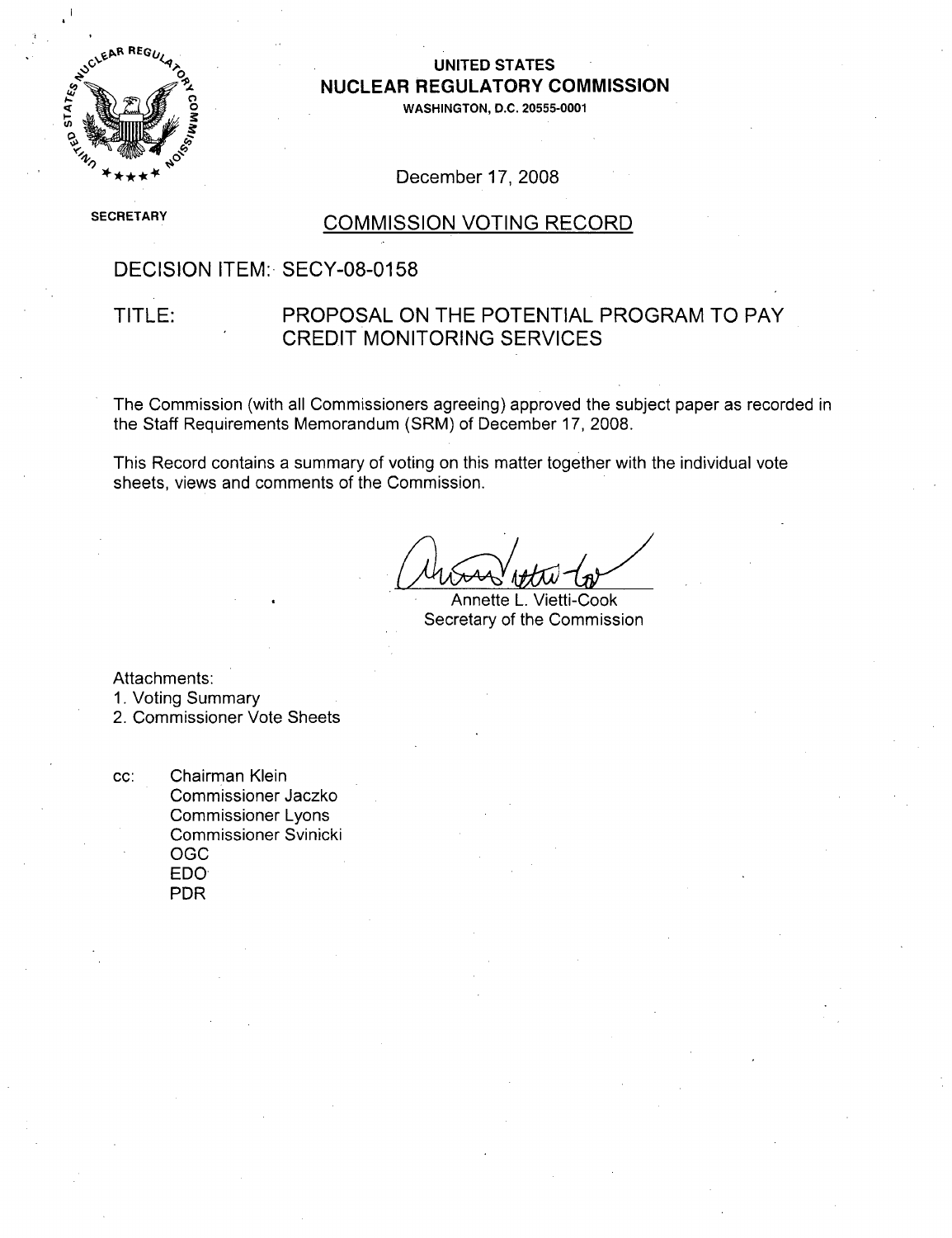### VOTING SUMMARY - SECY-08-0158

### RECORDED VOTES

|                       |        | <b>NOT</b><br>APRVD DISAPRVD ABSTAIN PARTICIP COMMENTS | DATE     |
|-----------------------|--------|--------------------------------------------------------|----------|
| CHRM. KLEIN           | X      | X                                                      | 11/7/08  |
| COMR. JACZKO          | $\chi$ | $\mathsf{X}$                                           | 11/12/08 |
| <b>COMR. LYONS</b>    | X.     | X.                                                     | 11/4/08  |
| <b>COMR. SVINICKI</b> | X      |                                                        | 11/17/08 |

# COMMENT RESOLUTION

In their vote sheets, all Commissioners approved the staff s recommendation and provided some additional comments. Subsequently, the comments of the Commission were incorporated into the guidance to staff as reflected in the SRM issued on December 17, 2008.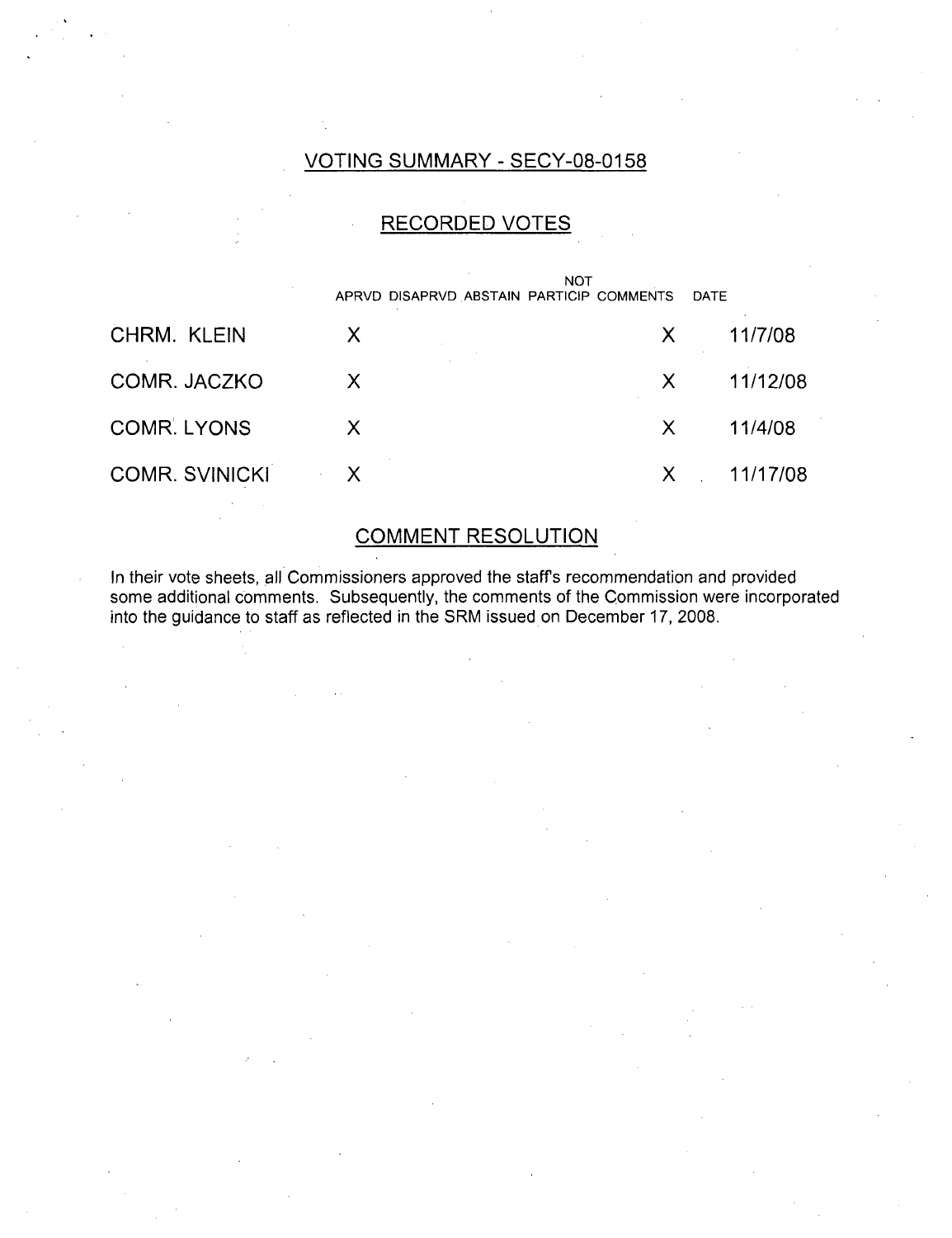# RESPONSE SHEET

| TO:                      | <b>Annette Vietti-Cook, Secretary</b>                                                        |
|--------------------------|----------------------------------------------------------------------------------------------|
| <b>FROM:</b>             | <b>CHAIRMAN KLEIN</b>                                                                        |
| <b>SUBJECT:</b>          | SECY-08-0158 - PROPOSAL ON THE POTENTIAL<br><b>PROGRAM TO PAY CREDIT MONITORING SERVICES</b> |
| <b>Approved XX</b>       | Disapproved Abstain                                                                          |
| <b>Not Participating</b> |                                                                                              |
| <b>COMMENTS:</b>         | <b>Below Attached</b> $_{XX}$ None $\qquad$                                                  |

SIGNATURE

*II[1/* **-7/** DATE

Entered on "STARS" Yes /0 No

 $\mathbf{r}$  .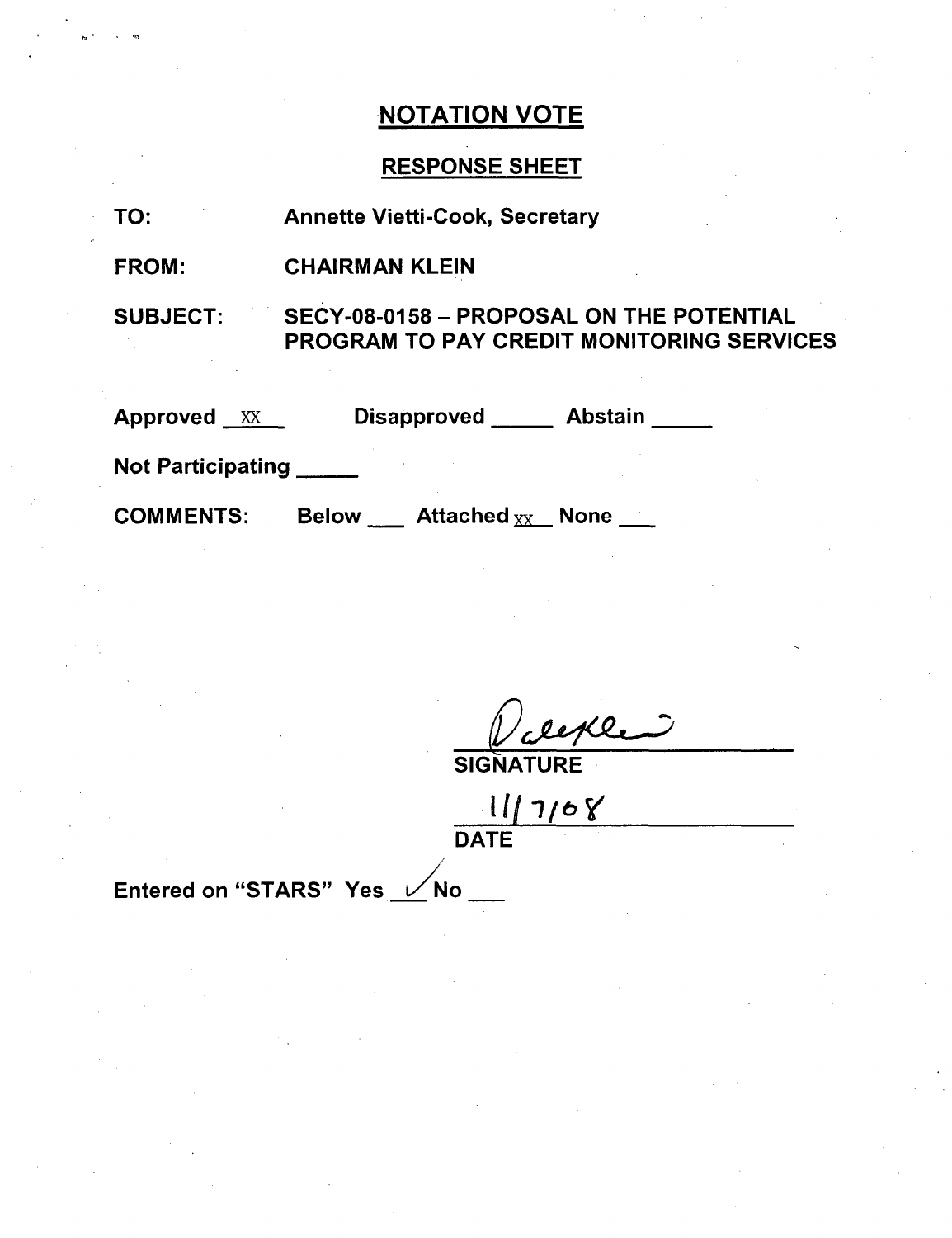#### **Chairman Klein's Comments on SECY-08-0158 Proposal on the Potential Program to Pay Credit Monitoring Services**

**I** commend staff for providing a comprehensive paper providing policy options for addressing credit monitoring following a PH1 data breach. Further, **I** believe the staff's quantitative risk analysis formula is a reasonable approach for determining when to offer credit monitoring services to affected individuals. It should be incorporated into the revised breach notification policy and issued within **60** days.

**I** approve the provision of credit monitoring services when a breach of an individual's personally identifiable information (PII) results in a requirement to notify the individual and the risk is also evaluated as "high" using the quantitative risk analysis formula. **I** approve the staff's proposal to use the General Services Administration blanket purchase agreements to acquire credit monitoring services (Option 2) and approve staff's request to revise the agency's policy for a breach of PH1 **by** including the quantitative risk analysis formula.

**I** agree with Commissioner Lyons' comments that if a breach occurs, staff should use the experience to evaluate whether the assumptions that have been made in Enclosure **1** of this paper for "Assigning Risk Score" need modification.

Dale **E.** Klein **11/0Oi/2008**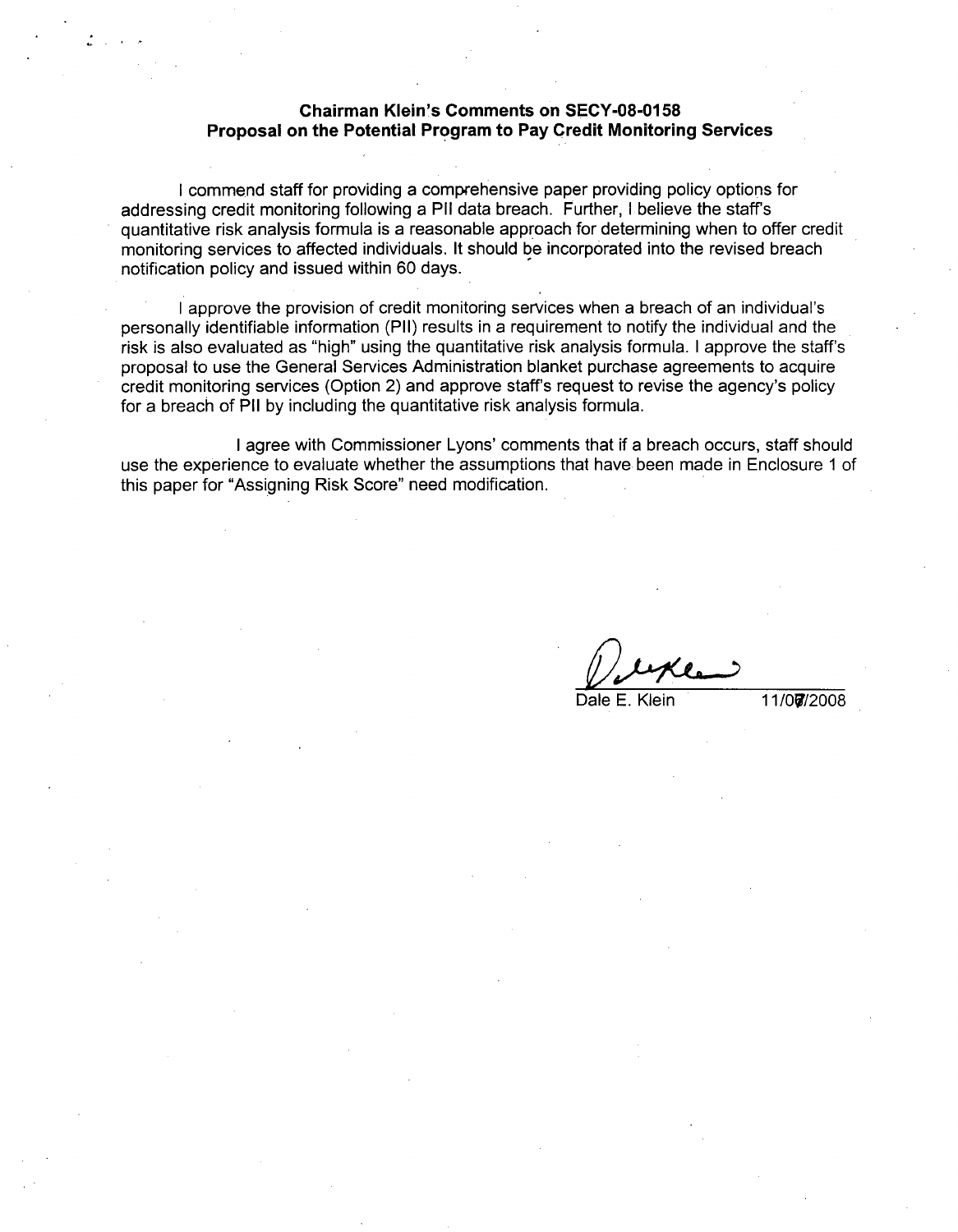### **RESPONSE SHEET**

| TO:                      | <b>Annette Vietti-Cook, Secretary</b>                                                               |  |  |
|--------------------------|-----------------------------------------------------------------------------------------------------|--|--|
| <b>FROM:</b>             | <b>COMMISSIONER JACZKO</b>                                                                          |  |  |
| <b>SUBJECT:</b>          | <b>SECY-08-0158 - PROPOSAL ON THE POTENTIAL</b><br><b>PROGRAM TO PAY CREDIT MONITORING SERVICES</b> |  |  |
|                          | Approved X Disapproved Abstain                                                                      |  |  |
| <b>Not Participating</b> |                                                                                                     |  |  |
| <b>COMMENTS:</b>         | Attached<br>Below X<br>None                                                                         |  |  |

I approve the staff proposed option number 2 to provide for credit monitoring services in the event of a loss of personally identifiable information. Although the staff cost estimates for such service were intended to provide an upper bound on the possible costs, the analysis shows that some breaches may require significant resources to address. Therefore, I encourage the staff to continue to seek ways to reduce the likelihood that a breached system would lead to a risk determination of "high" under the staff's proposed risk analysis system, the only risk category that would entitle individuals to the credit monitoring system.

**SIGNATURE**

**11/12/08 DATE**

Entered on "STARS" Yes X No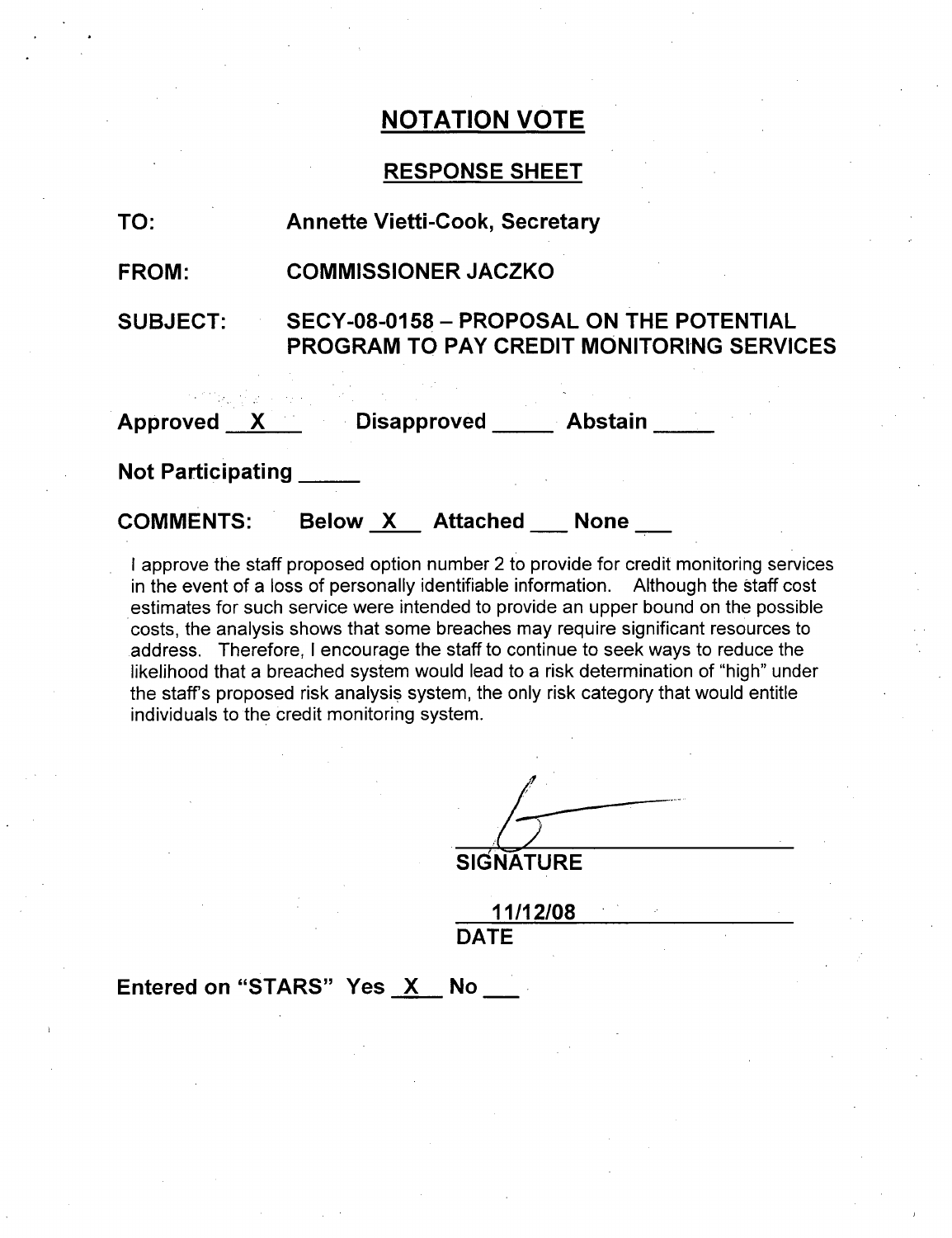## RESPONSE SHEET

| TO: |  |  | <b>Annette Vietti-Cook, Secretary</b> |  |
|-----|--|--|---------------------------------------|--|
|-----|--|--|---------------------------------------|--|

FROM: COMMISSIONER LYONS

SUBJECT: SECY-08-0158 - PROPOSAL ON THE POTENTIAL PROGRAM TO PAY CREDIT MONITORING SERVICES

Approved X Disapproved Abstain

Not Participating

COMMENTS: Below \_\_\_ Attached \_<u>X </u> None

ater R

**SIGNATURE** 

<u>111</u>  $4$ **DATE** /08

Entered on "STARS" Yes  $X$  No  $\_\_\_\_\$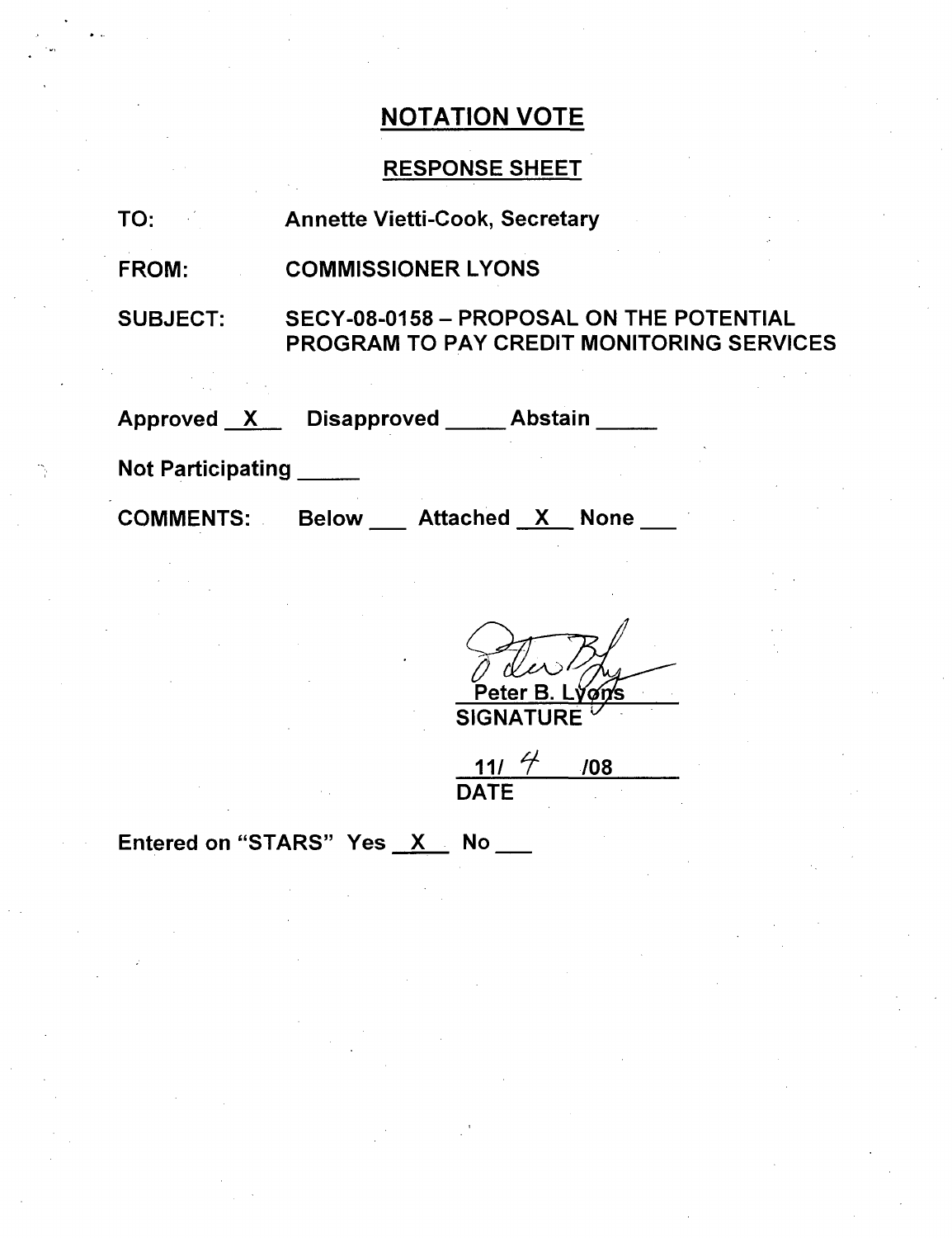#### Commissioner Lyons' Comments on **SECY-08-0158** Proposal on the Potential Program to Pay Credit Monitoring Services

I would like to thank the staff for providing a thorough discussion of this issue in a timely manner for the Commission's consideration. I approve Option 2 which would allow the agency to acquire commercial monitoring services from vendors participating in the GSA blanket purchase agreement (BPA) program. Even though this Option has the disadvantage of limiting the NRC's access to three current vendors, it has the advantage of eliminating a time-consuming competition and of being cost-free until such time as a task order requesting these services is issued. Using Option 2, the NRC should enter into a BPA arrangement as soon as possible so that in the event of a personally identifiable information (PII) breach, the agency can respond as quickly as possible.

I believe the staff has established a process that ensures the "bar is set low enough" as to be protective of individuals affected by a breach of their P11 without being so low as to make this process unworkable. However, if a breach of P11 does occur, the staff should use this experience to evaluate whether the assumptions that have been made in Enclosure 1 of this paper for "Assigning Risk Score" need modification. Additionally, the staff should consider whether this process can be applied retroactively in the event we learn that a P11 breach occurred within a reasonable period of time (e.g., perhaps within two years) prior to implementation of this program.

Peter B. Lyons Company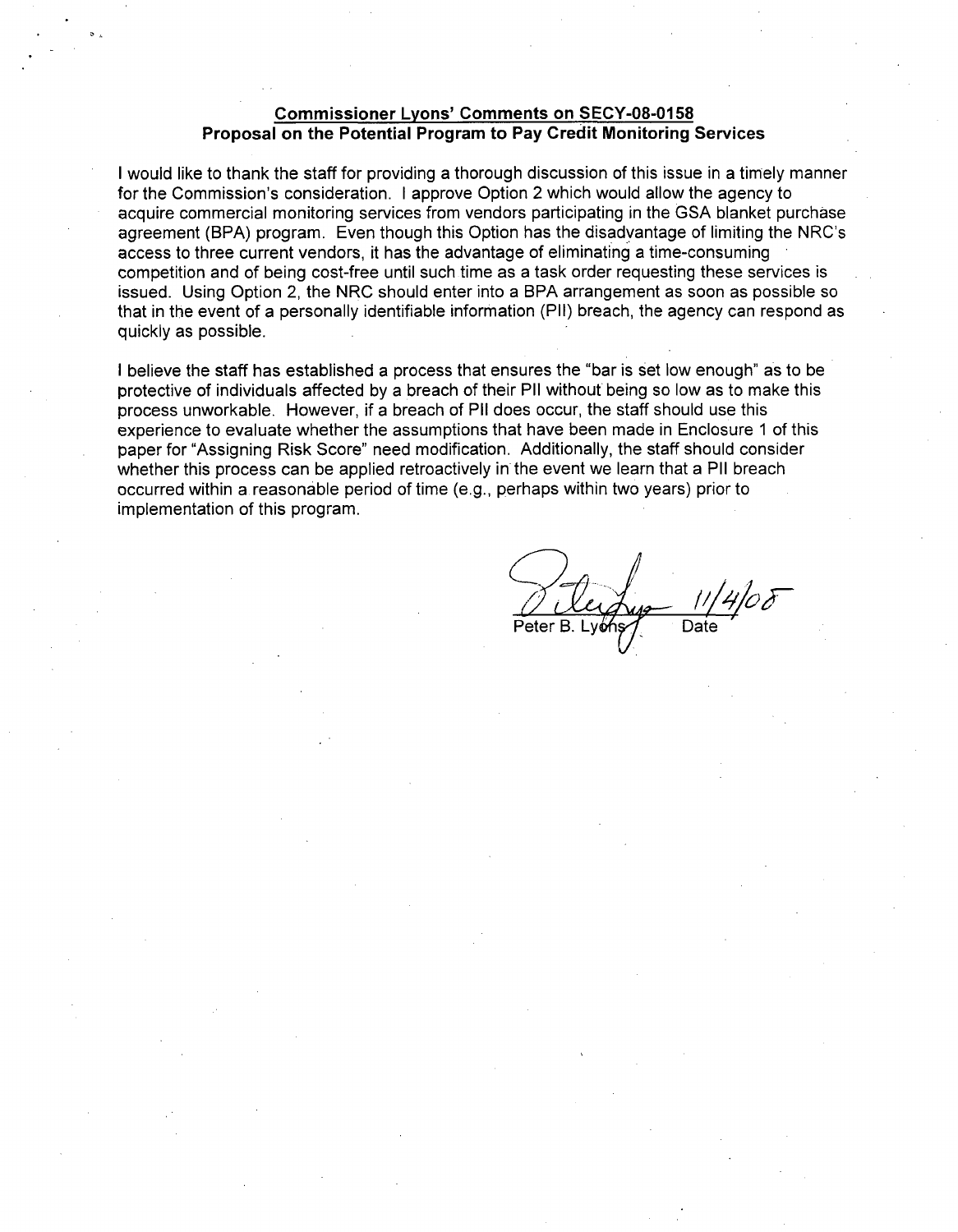# RESPONSE SHEET

| TO:                      | <b>Annette Vietti-Cook, Secretary</b>                                                        |
|--------------------------|----------------------------------------------------------------------------------------------|
| <b>FROM:</b>             | <b>COMMISSIONER SVINICKI</b>                                                                 |
| <b>SUBJECT:</b>          | SECY-08-0158 - PROPOSAL ON THE POTENTIAL<br><b>PROGRAM TO PAY CREDIT MONITORING SERVICES</b> |
| Approved XX              | <b>Disapproved</b><br>Abstain                                                                |
| <b>Not Participating</b> |                                                                                              |
| <b>COMMENTS:</b>         | <b>Attached XX None</b><br><b>Below</b>                                                      |

**SIGNATURE** 

**DATE** 

**11I17I08**

Entered on "STARS" Yes  $\sqrt{N}$ No